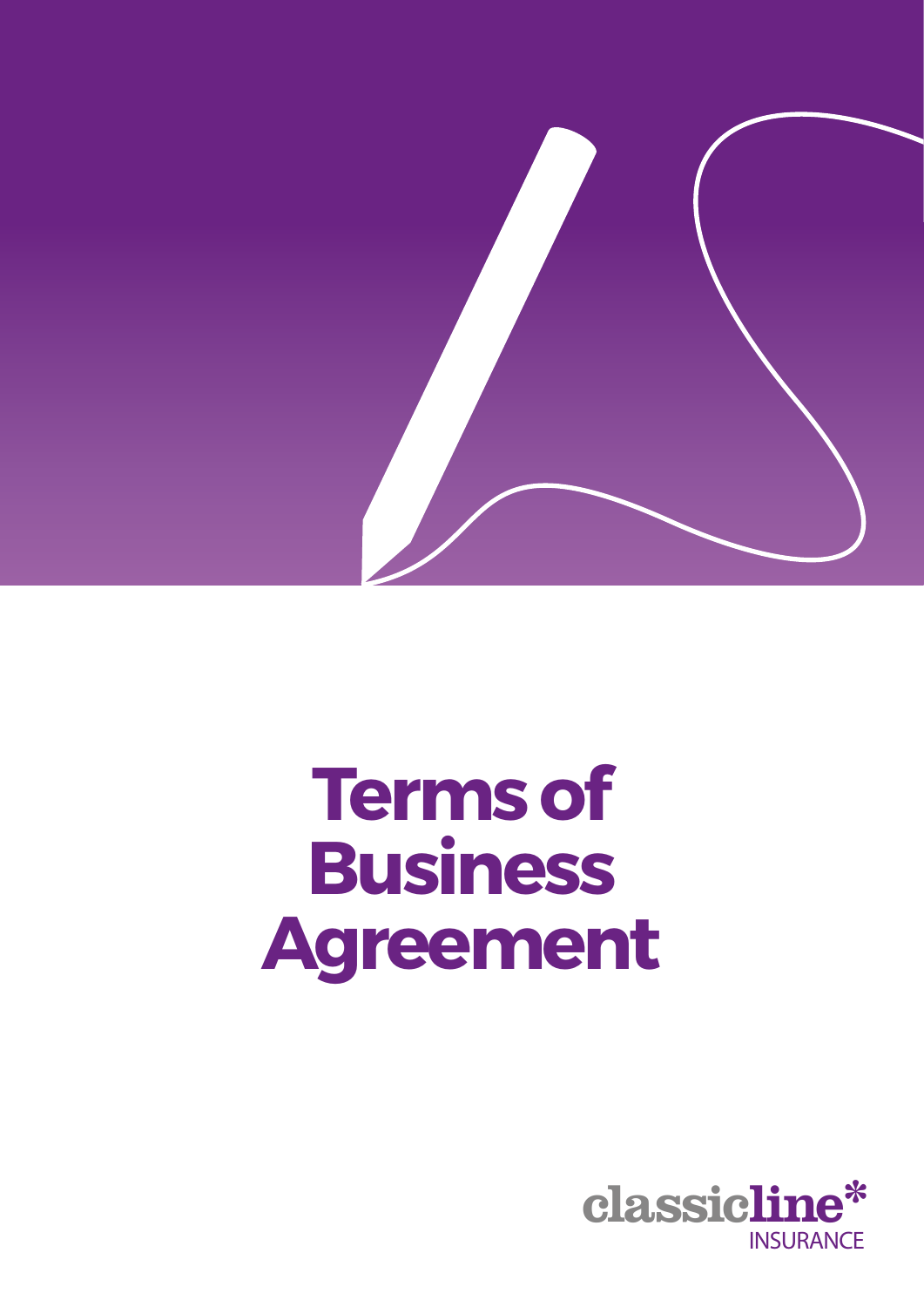## **Section 1: Your Duty**

- You are to place the interests of policyholders before all other considerations to the extent required by the Financial Conduct Authority, or other recognised regulatory body requirements in so far as such requirements are applicable to the Intermediary. Nothing in this Agreement shall override the duty of the Intermediary to the Policyholder.
- In this respect you are required to act in good faith whilst observing the instructions we may give, this includes advising customers of any changes, including sending and notices of termination.
- You are required to inform us immediately of any material change in management, ownership or control, change in trading style or name or if you go into administration, liquidation or bankruptcy.
- There is nothing in this Agreement that shall require Classicline to transact any insurance business (including without limitation and where applicable to accept any proposal for insurance or renewal of any existing policy or to maintain cover in respect of any existing policy) if (in its sole discretion and without providing any reason for doing so) the Company declines to do so.
- The parties hereby agree that from the Commencement Date this Agreement shall apply to the conduct of any business transacted between them relating to General Insurance. The expression "General Insurance" shall have the meaning assigned to it by Part 1 of Schedule 1 of the Financial Services and Markets Act 2000 (Regulated Activities Order) 2001 (as amended from time to time). This Agreement shall apply to General Insurance business transacted between the parties where the Company is acting as agent of the relevant insurer or as wholesale broker (as appropriate).

 $\Box$ 

**2**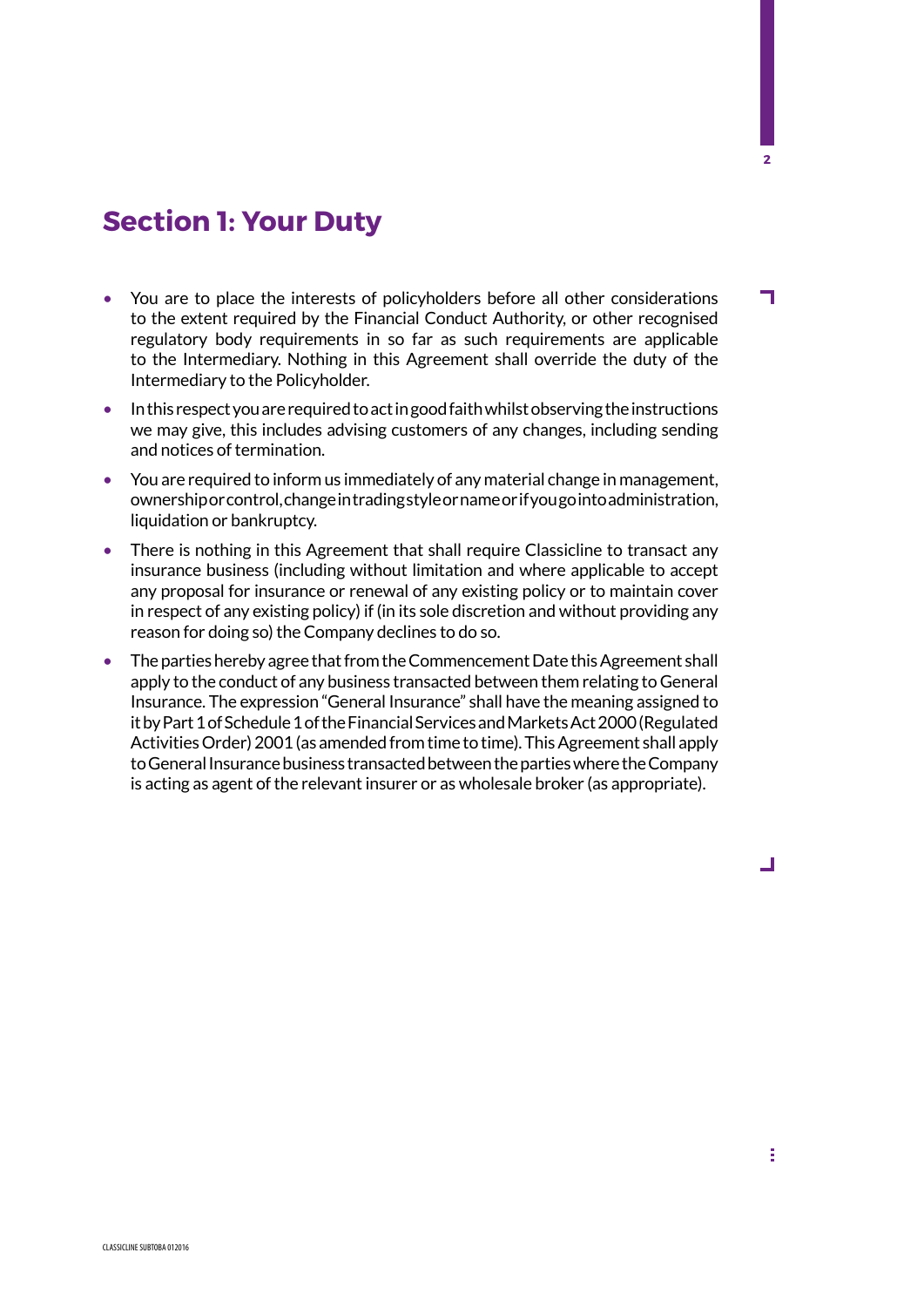## **Section 2: Authority**

• If Classicline authorises the Intermediary to issue insurance cover on behalf of Classicline the Intermediary shall only do so in accordance with the specific prior written authority of the Company and in compliance with all underwriting instructions given by the Company concerning the same which are applicable at the time of issue of such insurance cover.

**3**

┑

 $\Box$ 

- The Intermediary acknowledges that it is solely responsible for advice to policyholders in respect of insurance arranged through Classicline and that no agency arises in respect of these activities. The Intermediary agrees to indemnify the Company and hold it harmless against all losses, liabilities, costs (including without limitation legal and other professional costs), expenses and penalties it may suffer as a consequence of the Intermediary providing negligent advice to the policyholder and/or acting outside the scope of any authority given. Without prejudice to the generality of the foregoing the Intermediary accepts full responsibility for any errors and omissions in exercising any authority granted to it by the Company or otherwise in connection with the arranging of insurance hereunder.
- For the avoidance of doubt: the Intermediary shall at all material times be the agent of the policyholder except where and to the extent specifically detailed in this Agreement.
- Under the terms of this agreement you are not permitted to issue cover notes to the customer without prior authorisation from us.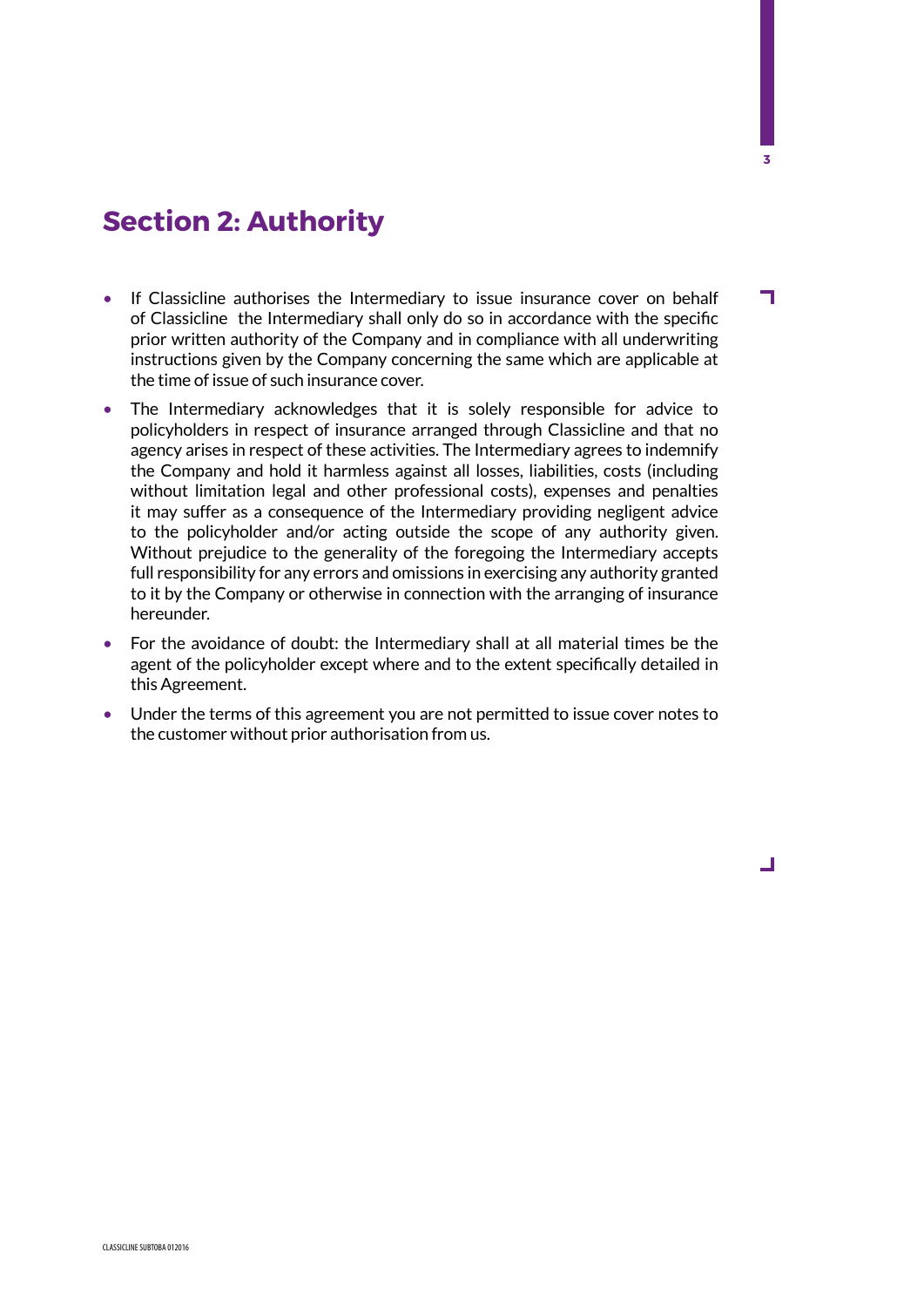## **Section 3: Commission**

- Classicline agrees to pay the Intermediary commission or other remuneration (where applicable) on General Insurance business transacted with Classicline during the term of this Agreement in accordance with these terms and at the rates agreed by us in writing. The Company shall be entitled to alter the amount and/or basis of remuneration from time to time by giving not less than 30 days' notice to the Intermediary in which case such new rates and/or basis will apply on and with effect from the expiry of such notice period.
- If you apply your own service charge or fee it is your responsibility to disclose this information to the customer in accordance with FCA requirements.
- The Intermediary shall be remunerated only where:
- The policyholder recognises the Intermediary as his agent for the purposes of arranging the relevant insurance at the time of inception of such insurance and (in the case of commission or other remuneration payable on renewal) upon renewal; and if this Agreement has not terminated.
- In the event that a third party claims any payment in respect of the broking or renewal of any policy for which the Intermediary also claims remuneration the Company shall determine entitlement to such remuneration and such decision shall be final and binding. Unless stated in schedule 1 to this Agreement no commission shall be payable on policy fees.
- Where cancellation or adjustment of a policy results in a refund of all or any proportion of the premium to the policyholder, the Intermediary shall repay the Company a commensurate proportion of its commission or other remuneration in respect of such policy (such repayment to be made (at the discretion of the Company) by set off against future payments due to the Intermediary or by remittance by the Intermediary forthwith on request by the Company).
- If cover relates to a car underwritten as a Classic Car policies are in the main a nonrefundable contract and you must make customers aware of this from inception.

┚

**4**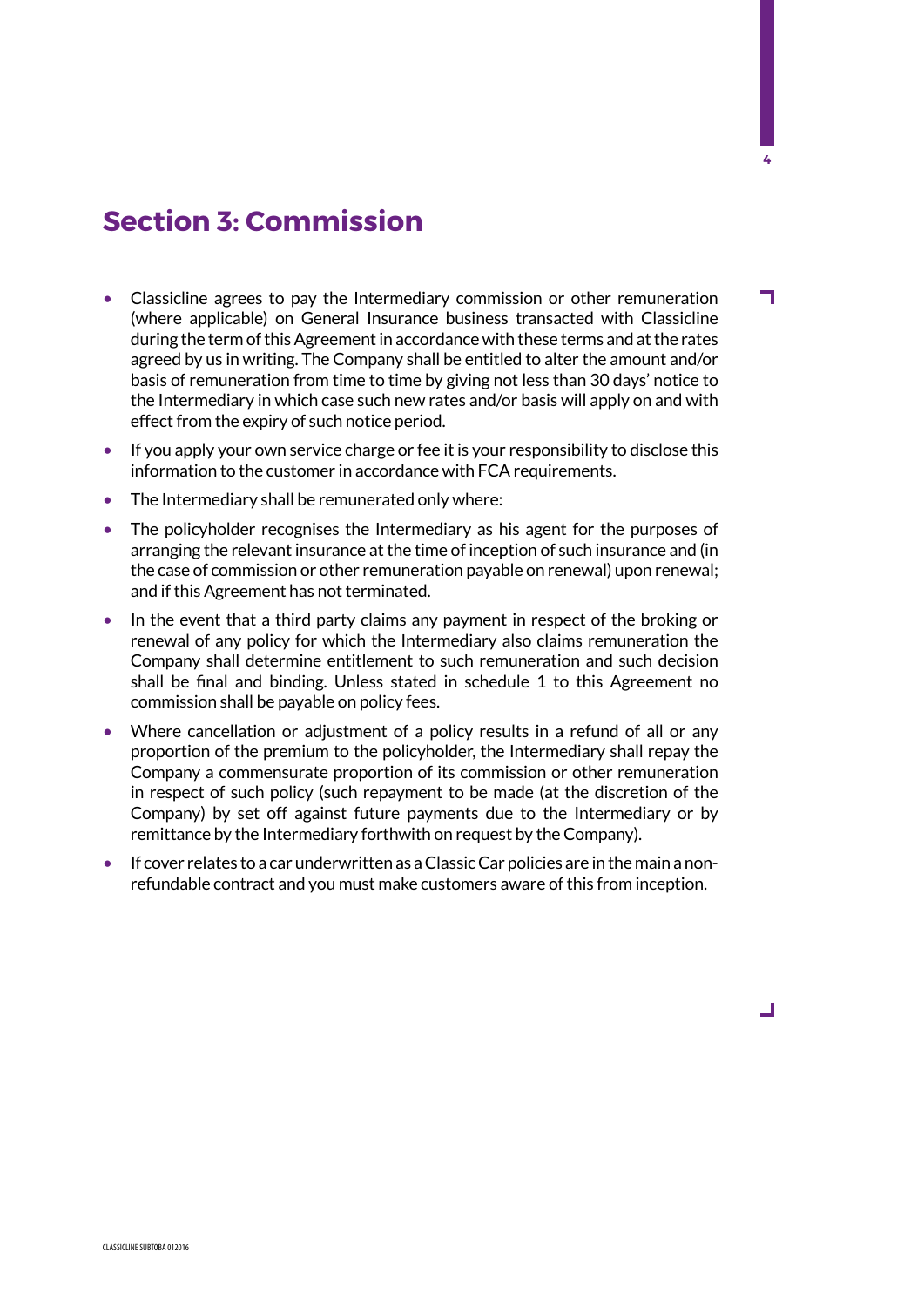## **Section 4: Compliance**

- The Intermediary shall at all times during the term of this Agreement abide by, as a minimum, the rules and principles of the Financial Conduct Authority and the Association of British Insurers' Code of Practice from time to time in force and applicable to the selling of General Insurance.
- The Intermediary confirms that it is and has at all times since the Commencement Date been directly authorised by the Financial Conduct Authority in the conduct of General Insurance business and undertakes that it shall at all times during the term of this Agreement maintain such authorisation and be compliant with all applicable Financial Conduct Authority requirements.
- Without prejudice to the generality of the foregoing the Intermediary shall maintain in full force throughout the term of this Agreement and for such period thereafter as may be necessary or desirable professional indemnity insurance cover at such level and on such terms as are prudent in the context of the insurance business conducted by the Intermediary and in any event not less than the level of professional indemnity insurance cover declared in the agency application form completed by the Intermediary. The Intermediary shall (if requested by the Company) deliver such evidence of such professional indemnity insurance cover as the Company may from time to time request.
- The Intermediary shall notify Classicline without delay, providing full details of all relevant information and documentation in the event that:
- The Intermediary is or is likely to become the subject of an audit or other investigation by the Financial Conduct Authority or any other regulatory authority;
- Any regulatory approval or authority of the Intermediary is or is threatened to be suspended, withdrawn, qualified, impaired or modified;
- Any claim or potential claim is notified under the professional indemnity insurance to be maintained by the Intermediary pursuant to this clause 6; or
- Any other circumstances arise which may result in the ability of the Intermediary to sell General Insurance being impaired or restricted in any way. The Intermediary shall keep the Company fully informed of all developments and/or decisions in respect of the above and shall provide such copy documents (including audit reports) as the Company may require.

**5**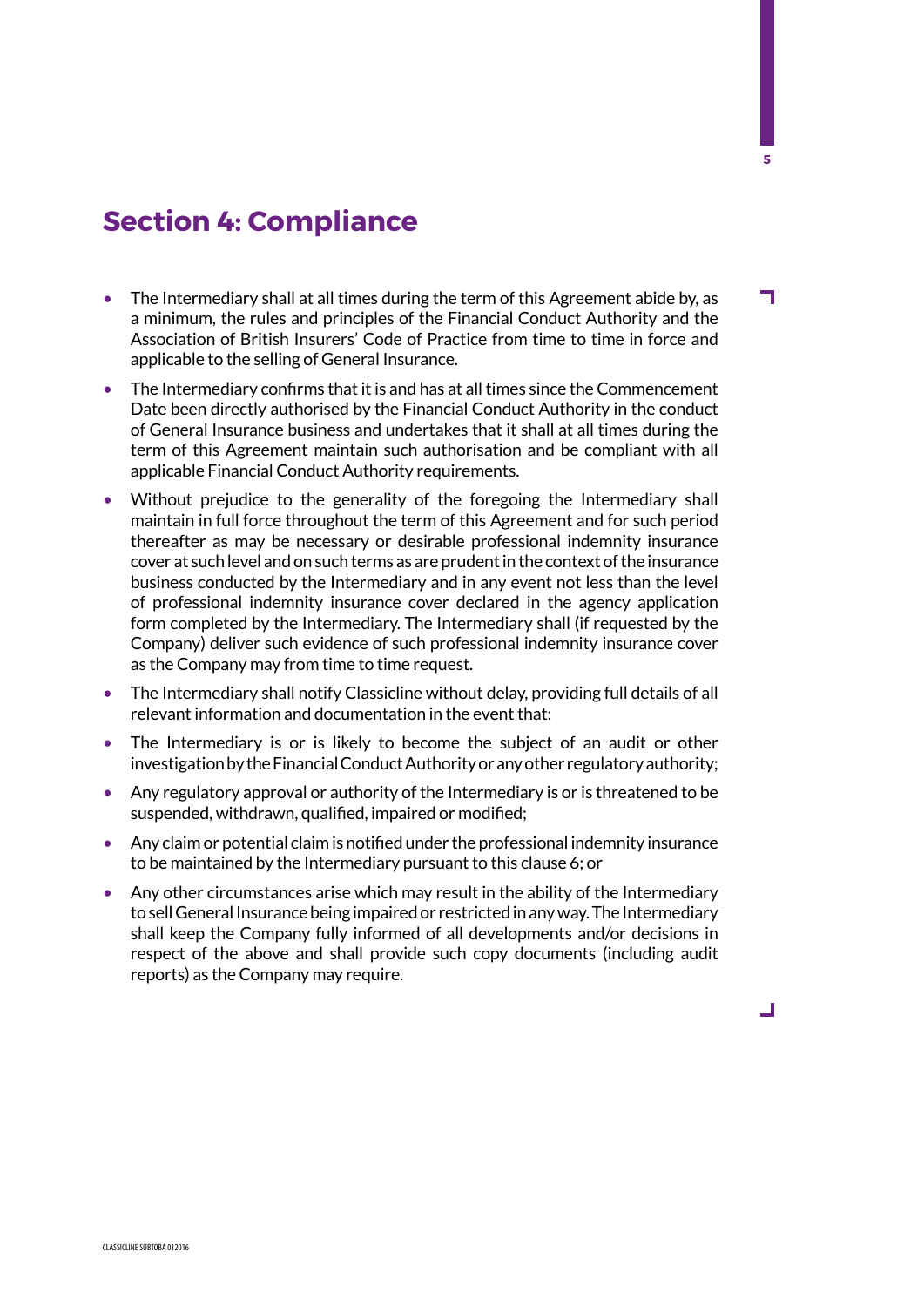## **Section 5: Material Information**

• The Intermediary undertakes to pass to Classicline promptly any material information provided by or on behalf of the policyholder in accordance with the terms of the insurance contract or any other information which comes to the attention of the Intermediary which could affect the decision of the Company or (where appropriate) the insurer to approve or continue insurance cover. For the avoidance of any doubt notification of information to the Intermediary shall not in any circumstances be deemed to be effective notification of such information to the Company or the relevant insurer.

**6**

┑

┚

- The Company shall have the right to make such investigation of the Intermediary's credit and trading status as it deems appropriate, (including without limitation credit checks against individuals involved in the Intermediary's business and enquiries of credit agencies, insurance companies and other relevant organisations).
- The Intermediary warrants that all information given by it during the course of negotiations leading to the execution of this Agreement including without limitation in the Intermediary's application or leading to the execution of any prior terms of business is and was when given true, complete and accurate in all respects of business is and was when given true, complete and accurate in all respects.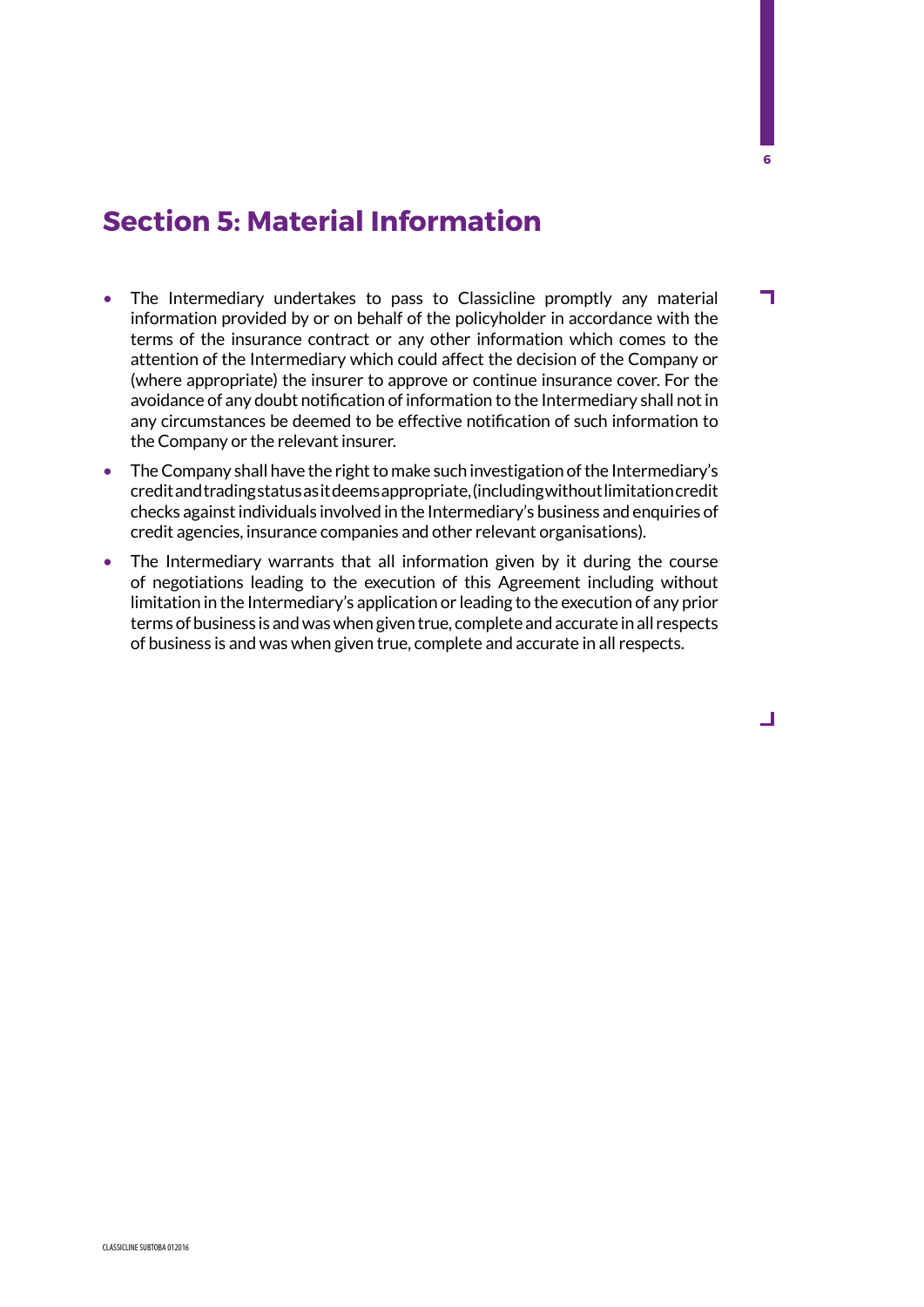#### **Section 6: New Business**

• The Intermediary will provide proposal forms (together with all other relevant documentation) to Classicline within 30 days of cover being provided or as may be otherwise agreed by the Company in writing.

**7**

┑

ᆜ

- Any further information required by us or the relevant insurer in order to confirm the acceptability of a proposed risk will be promptly obtained by the Intermediary and submitted to the Company or the insurer (as applicable). All terms and conditions applying to the insurance (including without limitation details of all limits and deductibles and the gross premium payable (as distinguished from any other charge being made) will be notified to the policyholder by the Intermediary promptly and accurately.
- Where we are empowered to do so we will endeavour to issue the policy and other relevant documentation promptly upon receipt from the Intermediary of all information and documents required by the Company. The Intermediary will pass all policy documentation received by the Intermediary immediately to the relevant policyholder.
- In the event of policy amendment or cancellation, the Intermediary will be responsible for the return to the Company of any statutory documentation required to be returned including Motor Certificates of Insurance or Cover notes.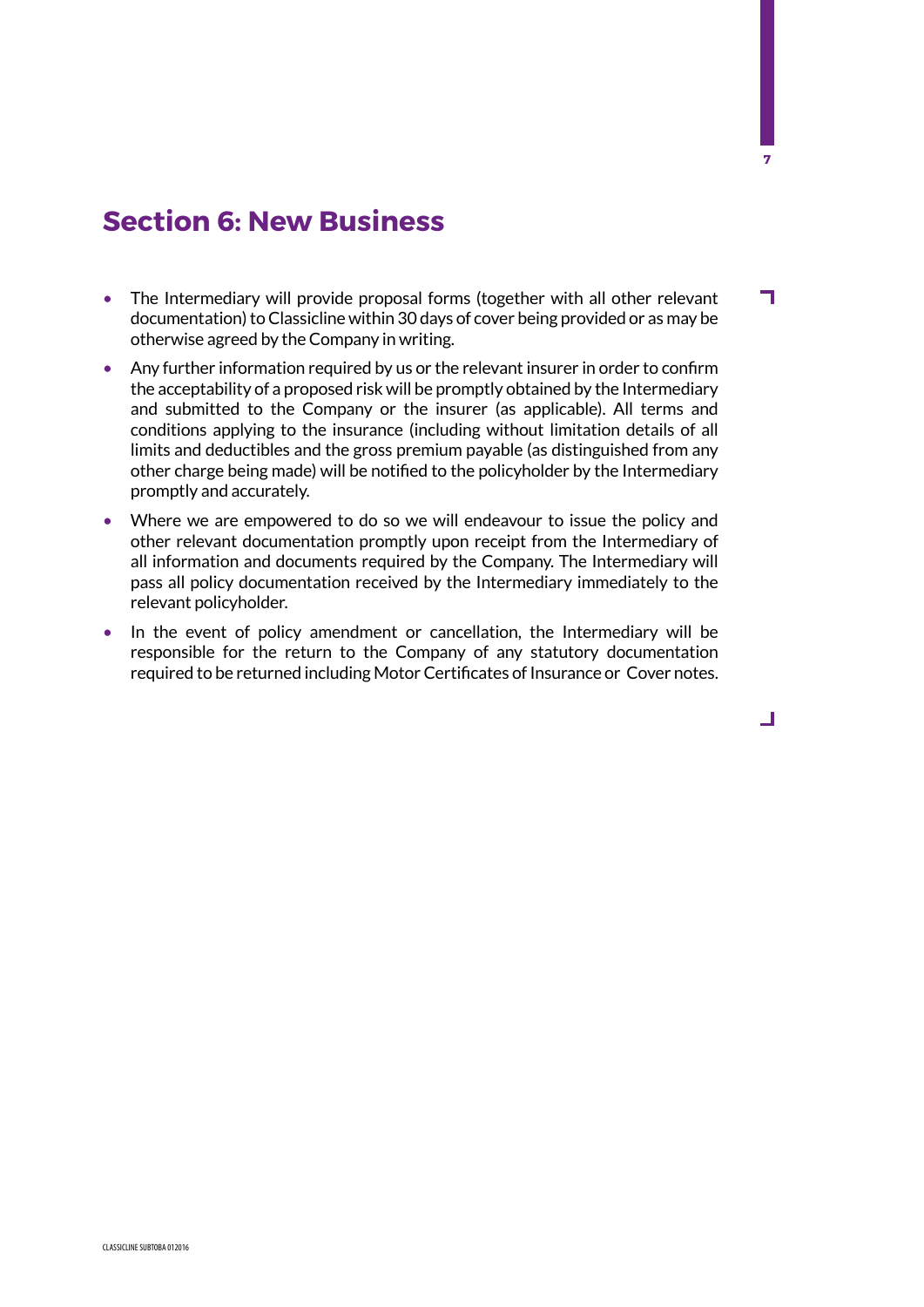#### **Section 7: Renewals**

- The Intermediary will pass promptly to the policyholder renewal documentation relating to the contract of insurance and will advise the policyholder of any change in the terms and conditions of the insurance and to the items covered.
- Where it is responsible for issuing renewal documentation the Company shall use reasonable endeavours to issue such documentation to the Intermediary, or, where renewal is not invited, to advise the Intermediary of the decision not to renew, in sufficient time to enable the Intermediary to meet the requirements of the Financial Conduct Authority relative to renewal. Where the Company is authorised to renew contracts of insurance and does not intend to invite renewal of a particular policy, it will (subject to insurer consent) provide such information which is held by the Company as is necessary to enable the risk covered by such policy to be placed elsewhere.

## **Section 8: Claims**

- The Intermediary must advise Classicline or the insurer as appropriate and provide full details immediately when notification of a claim is received from a policyholder.
- The Intermediary is not authorised to accept any liability (whether on behalf of the Company or otherwise) in respect of any claim or to arrange a claims settlement without the prior written consent of the Company or the relevant insurer (as appropriate).
- Any claim money which is paid to the Intermediary by the Company or the insurer (as appropriate) shall be held by the Intermediary on behalf of the policyholder and shall be entirely at the risk of the Intermediary. The Intermediary undertakes to ensure that all applicable regulatory safeguards are maintained to protect policyholders where claim money is received by the Intermediary.

**8**

┑

 $\Box$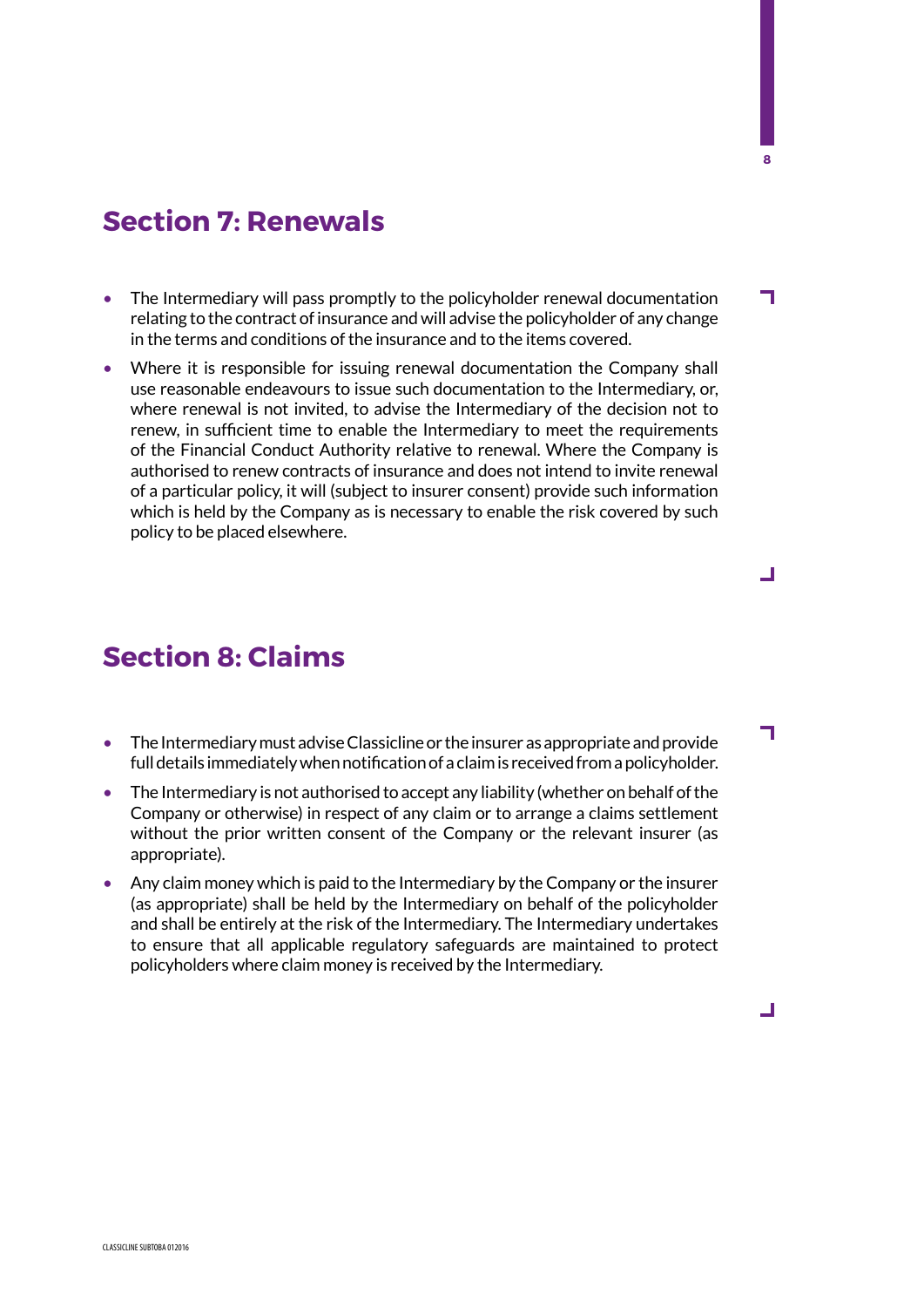#### **Section 9: Complaints**

• In respect of business to which this Agreement applies, the Intermediary undertakes to advise the Company of any complaint received by the Intermediary which cannot be resolved by the end of the business day following the date of notification of the complaint to the Intermediary.

In the event that the Company considers training for any of the Intermediary's staff to be appropriate following investigation of any complaint, the Intermediary agrees to arrange such training at the Intermediary's expense

#### **Section 10: Credit and payment**

- Unless otherwise agreed, the Company shall be responsible for the preparation of an invoice or statement of account which may be in such form as the Company may determine which shall be issued upon inception of the cover. The Statement of Account shall show the accounting transactions between the Company and the Intermediary during the period covered by the statement.
- The Intermediary shall pay the Company within 14 days or such other date as may be stated on the invoice the full amount, subject only to deduction of an amount equal to remuneration at the then prevailing rates (such remuneration being due to the Intermediary on the date upon which the Company receives payment of the net premium and all other monies due to the Company as set out in the relevant Statement of Account). In the event that the full amount shown in each Statement of Account as being due to the Company is not paid when due, the Intermediary shall provide the Company with a full explanation in writing as to why any such amount(s) have not been paid no later than the date upon which such unpaid items should have been paid. Time shall be of the essence, both as regards times, dates and periods specified in this clause and as to any times, dates or periods which we may agree can be substituted for any of them
- lf the Intermediary fails to pay any sum payable to the Company under this Agreement on the due date, the Company shall (without prejudice to any of its other rights or remedies) have the right but not the obligation to lapse the relevant policy or policies in question and/or to require the Intermediary to pay interest on the unpaid sum at the rate applicable from time to time under the Late Payment of Commercial Debts (Interest) Act 1998, entitlement to interest at such rate to apply both before and after any judgment.

**9**

٦

ᆜ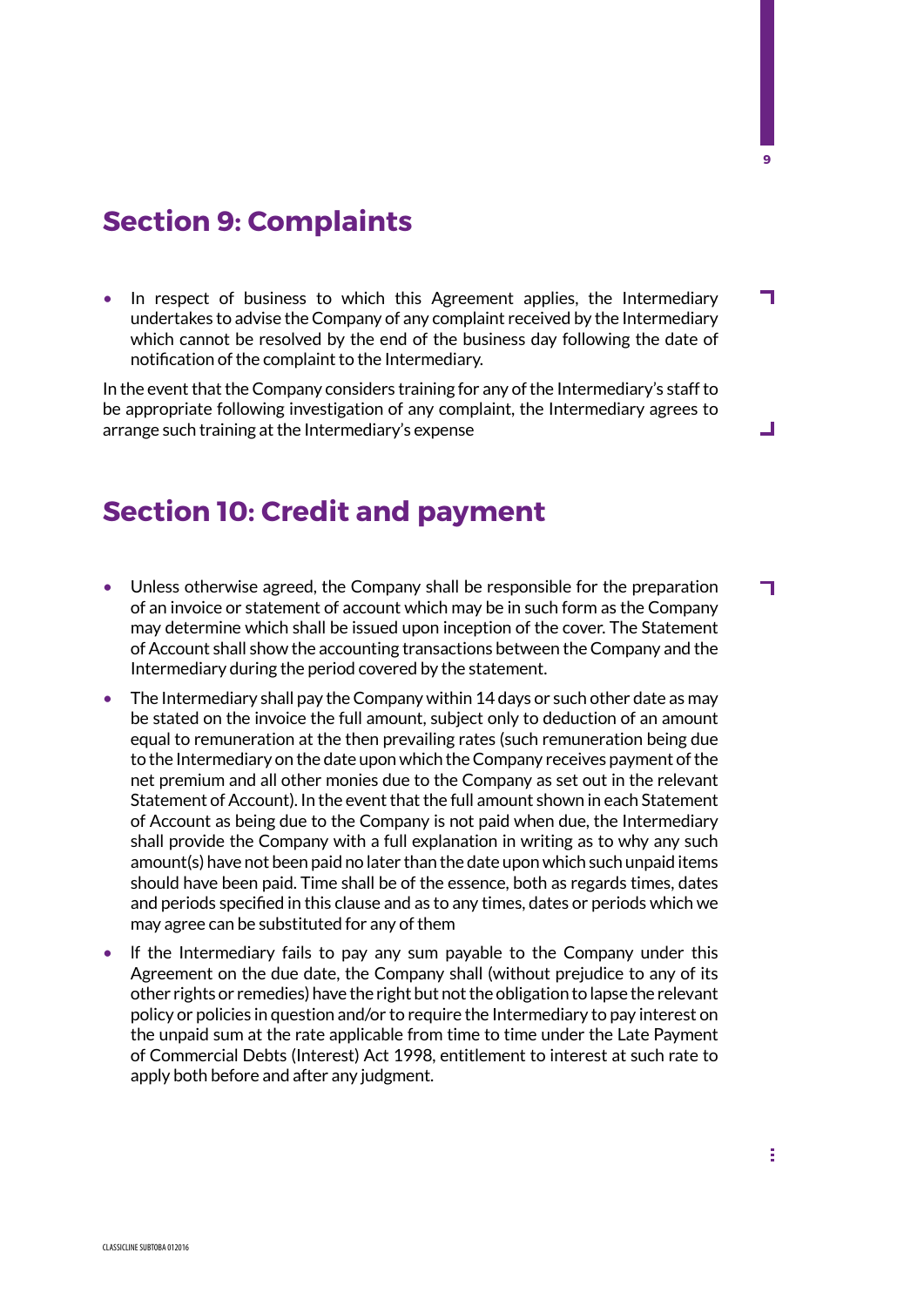### **Section 10: Credit and payment**

š For the avoidance of doubt, the obligation of the Intermediary to make full payment to the Company of the amount detailed in each Statement of Account shall not be affected by:

- Any arrangement made by the Intermediary to allow credit to the policyholder;
- Acceptance by the Intermediary of any cheque payment which is not supported by a bank guarantee;
- Any delay caused by problems within the Intermediary's accounting system; or
- The inability of the Intermediary to obtain monies from the policyholder.

#### **Section 11: Provisional premiums**

- Where it is not possible to finalise immediately the premium to be levied, the Intermediary will be responsible for collecting a provisional premium from the policyholder representing an approximation of the full premium to be charged where insurance cover has been affected or renewed pending completion of negotiations and the issue of relevant documentation. The provisional premium will be debited to the relevant Statement of Account or as otherwise agreed by the Company and paid by the Intermediary in accordance with the terms of credit referred to in clause 11 of this Agreement.
- Classicline and Intermediary will use all reasonable endeavours to ensure that agreement is reached as soon as possible as to the final premium to be charged and as to the final terms and conditions of the insurance. Any adjustments as may be required following the payment of the provisional premium by the Intermediary (including any overpayment of commission to the Intermediary) will be accounted for as between the parties at the time of such agreement.

 $\Box$ 

٦

 $\Box$ 

**10**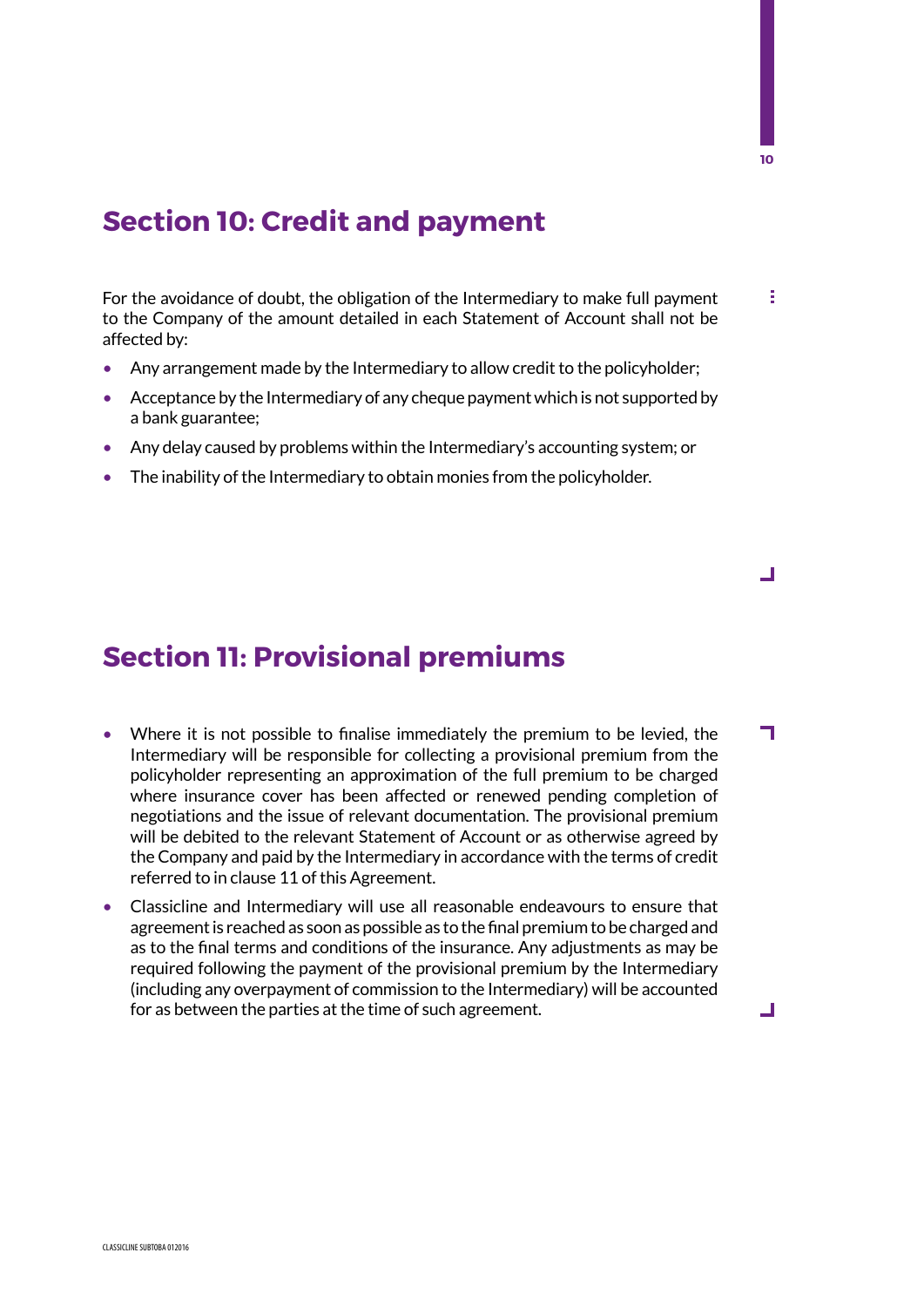### **Section 12: Responsibility for monies**

- Unless otherwise agreed in writing by the Company the Intermediary shall be liable for all premiums and other monies due to the Company from the policyholder, including Insurance Premium Tax and provisional premiums, and for their collection from the policyholder.
- AII premiums, claim monies and other sums received or collected by the Intermediary relating to insurance business transacted with the Company shall forthwith upon receipt be paid by the Intermediary into a statutory trust account or (subject to such account complying fully with the requirements of the Financial Conduct Authority) a non-statutory trust account in accordance with all applicable requirements of the Financial Conduct Authority.
- Where the Company has agreed that the Intermediary acts as the Company's agent for the purposes of receiving and holding premiums from policyholders all premiums and other monies received by the Intermediary pursuant to this Agreement shall be the property of the Company and shall be held by the Intermediary in trust for and on behalf of the Company.
- In such circumstances and where premiums held by the Intermediary on behalf of the Company, Company Premiums are co-mingled with monies held by the Intermediary on behalf of policyholders which are not the subject of this Agreement Non-Company Premiums, the Company acknowledges that Company Premiums shall in the event of a Primary or Secondary Pooling Event (as such terms are defined in the rules of the Financial Conduct Authority) rank subordinately to Non-Company Premiums
- Without prejudice to the liability of the Intermediary to account to the Company for all premiums and other monies due, where the Company agrees to a request from the Intermediary to make payment of a claim before receipt by the Company of the premium due, the Intermediary will be responsible for payment to the Company of the full premium due, including Insurance Premium Tax, in respect of that insurance.
- The Intermediary will notify the Company within 30 days of commencement of cover if it fails to obtain the premium due from the policyholder. The Company will then decide whether to cancel the cover from inception or maintain the cover in force for a particular period. Where a time on risk charge is due for the period on cover, the Intermediary will be responsible for the payment of such premium to the Company together with Insurance Premium Tax thereon.
- In the absence of the Intermediary notifying the Company they have failed to collect the premium within 30 days of commencement of cover, the Intermediary will be responsible for the full premium due even though the premium may not have been collected from the policyholder.

**11**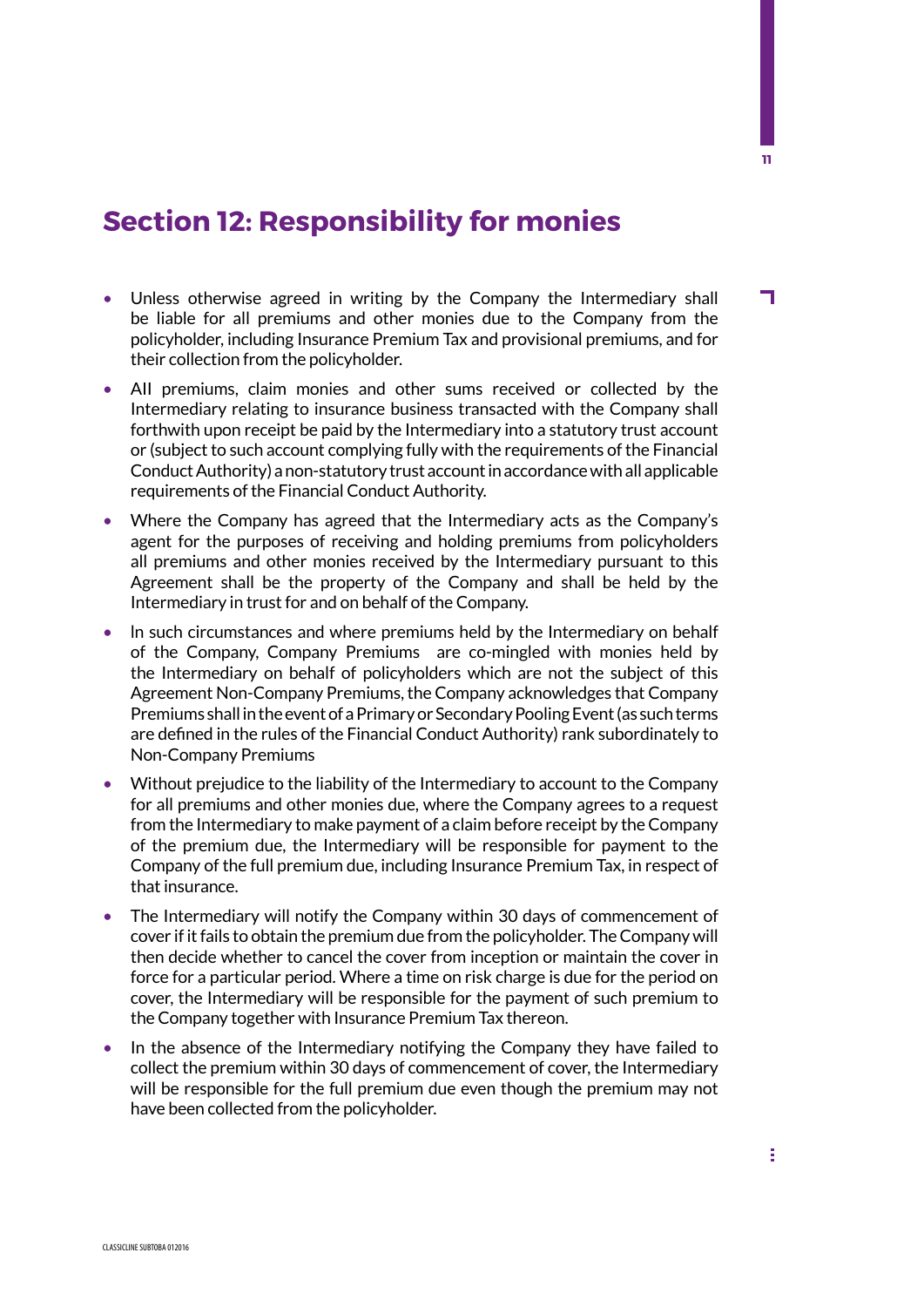#### **Section 12: Responsibility for monies**

• For the avoidance of doubt nothing in this Agreement gives the Intermediary any authority to permit any third party, sub-agent or appointed representative to receive, hold or pay money on behalf of the Company without the Company's prior written consent.

#### **Instalment Premiums**

The Company will not be responsible for, or party to, any arrangements made by the Intermediary to collect premiums by way of instalments and any such arrangements will be entirely at the Intermediary's own risk and will not affect the Intermediary's obligations to account for such premiums to the Company.

#### **Section 13: Data Protection Act**

Each party agrees to comply with its respective obligations under the Data Protection П Act 1998 as may arise under this Agreement. The Intermediary undertakes to:

- Ensure that it has, and will at all times during the term of this Agreement have, appropriate technical and organisational measures in place to protect any personal data accessed or processed by it against any unauthorised or unlawful processing and against accidental loss or destruction of, or damage to, personal data held or processed by it and that it has taken all reasonable steps to ensure the reliability of any of its staff which will have access to personal data processed in accordance with the terms of this Agreement; and
- Allow the Company or its representative access to any relevant premises on reasonable notice to inspect its personal data processing procedures and will, on request from the Company from time to time, prepare a report for the Company as to its then current technical and organisational measures in connection with the processing of personal data; and
- Ensure that personal data provided by the Company is only used for the purposes for which it was collected and disclosed to persons authorised by the Company; and refer to the Company any request it receives from data subjects for access or changes to the personal data provided by the Company under the Data Protection Act 1998; and

ŧ

**12**

š

┚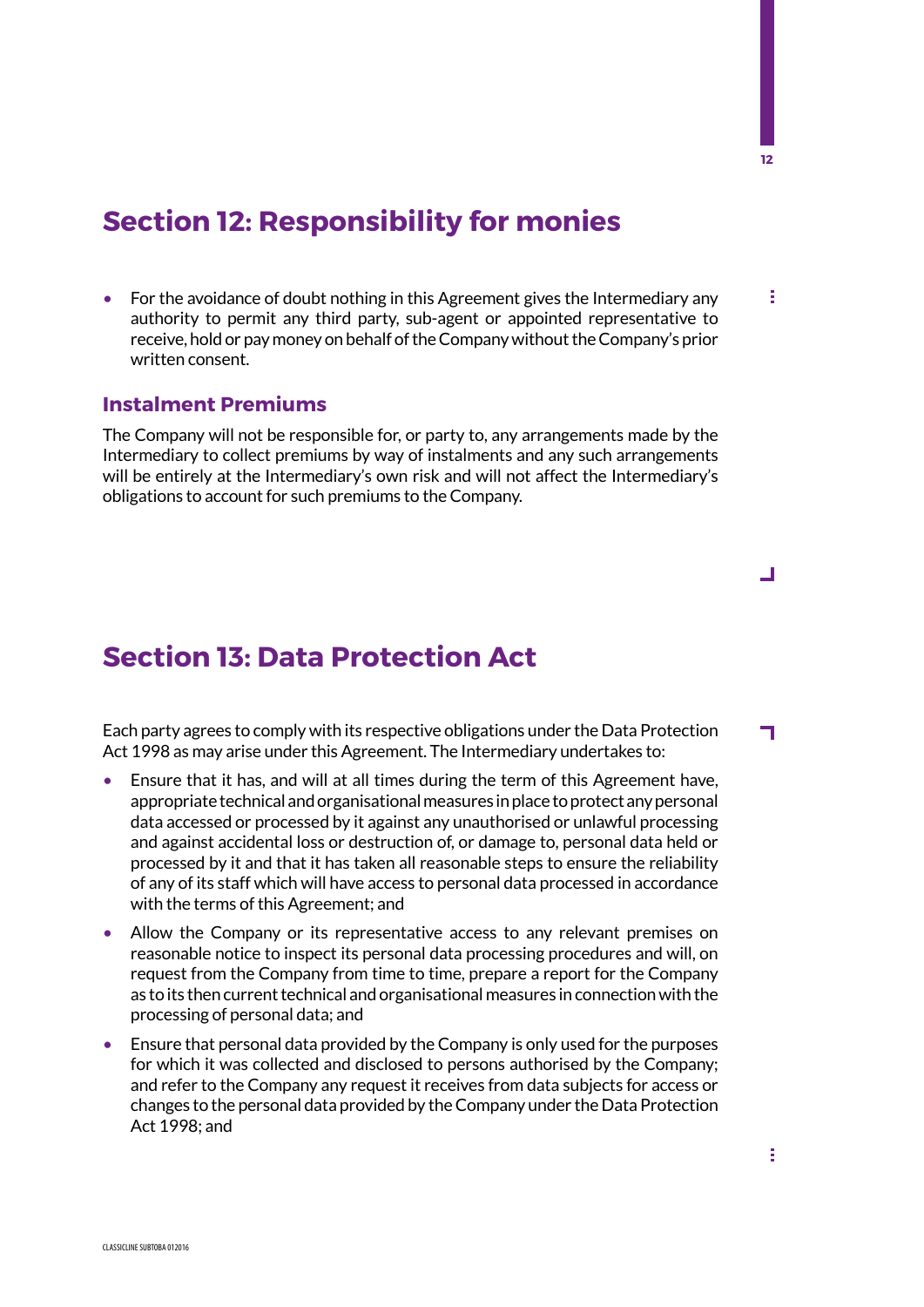#### **Section 13: Data Protection Act**

š • Indemnify the Company against any and all losses or damages suffered by the Company as a result of the Intermediary failing to comply with the Data Protection Act 1998; and

**13**

ᆜ

П

┚

٦

ᆜ

• Ensure that personal data passed to the Company has been collected with the consent of all parties named therein, and that such use does not breach the Intermediary's notification under the Data Protection Act 1998.

#### **Section 14: General Information**

The Intermediary shall immediately notify Classicline of any material change to its constitution, management or control, including without limitation, any change in directors, partners or control/ownership of the Intermediary, any change in the corporate or trading name of the Intermediary, and any transaction involving the transfer of 15% or more of the share capital of the Intermediary in issue as at the Commencement Date. The Company shall have the right to terminate this Agreement forthwith in the event of any of the aforementioned changes occurring.

#### **Section 15: Transfer of agency**

The Intermediary's rights and obligations under this Agreement are not transferable and the Intermediary must not novate, transfer, assign or delegate any such rights or obligations without the prior written consent of the Company. The Company may freely assign, delegate or transfer any rights or obligations under this Agreement without the Intermediary's consent.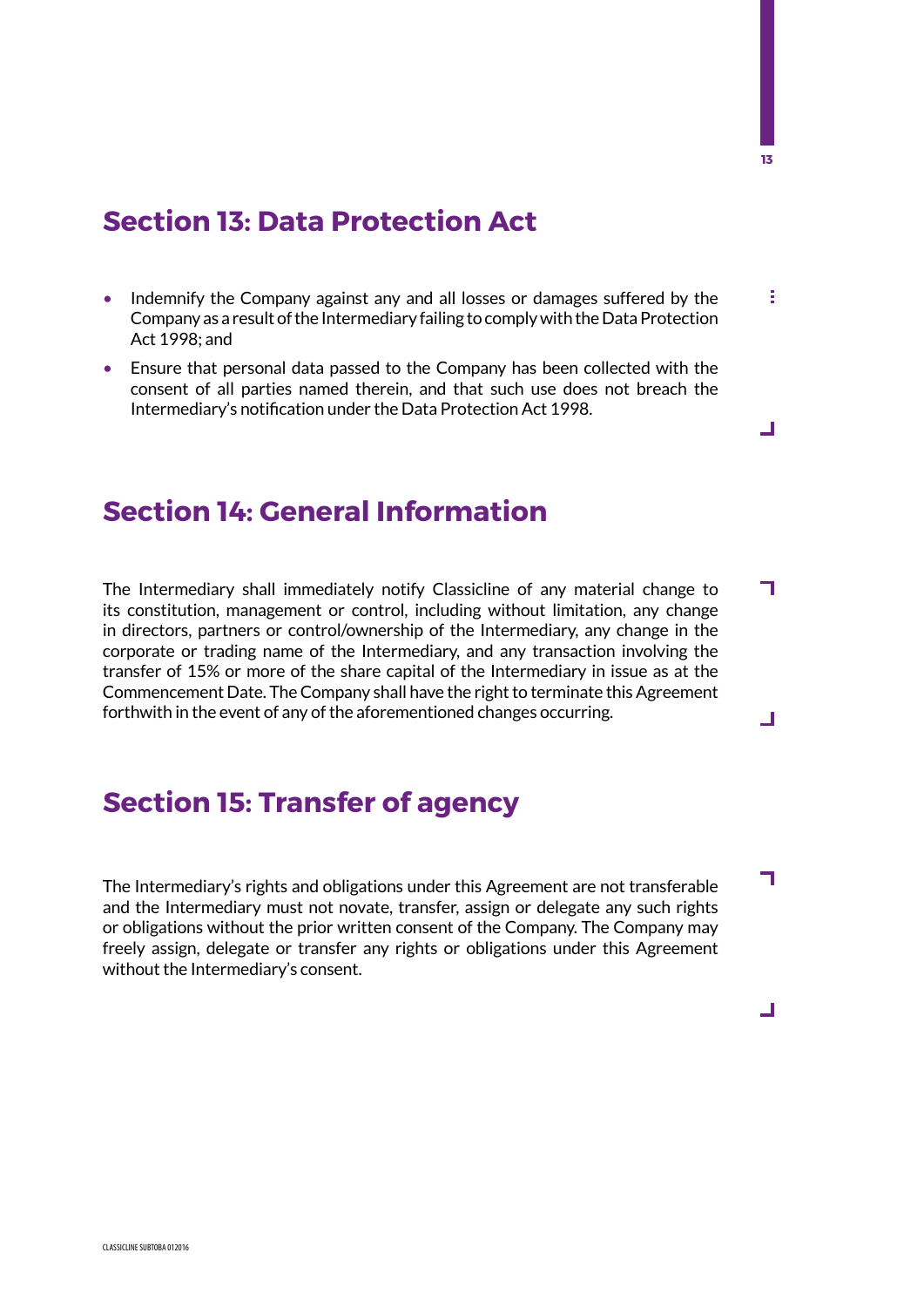#### **Section 16: Sub agents**

Without prejudice to the provisions of clause 17 the Intermediary shall not appoint h any sub-agent to deal with the insurance business of the Company or issue cover note books to any sub-agent without first obtaining written authority from the Company.

**14**

ᆜ

ᆜ

ᆜ

#### **Section 17: No partnership or agency**

Nothing in this Agreement shall be deemed to constitute a partnership, association, ┓ joint venture or other cooperative enterprise between the parties nor to constitute either party the agent of the other for any purpose unless specifically stated in this Agreement.

#### **Section 18: Advertising**

The Intermediary shall not authorise the broadcast, publication or distribution of any ┓ advertisements or other publications referring to the Company or to the Company's contracts of insurance without the Company's prior written approval. This includes financial promotions and internet trading.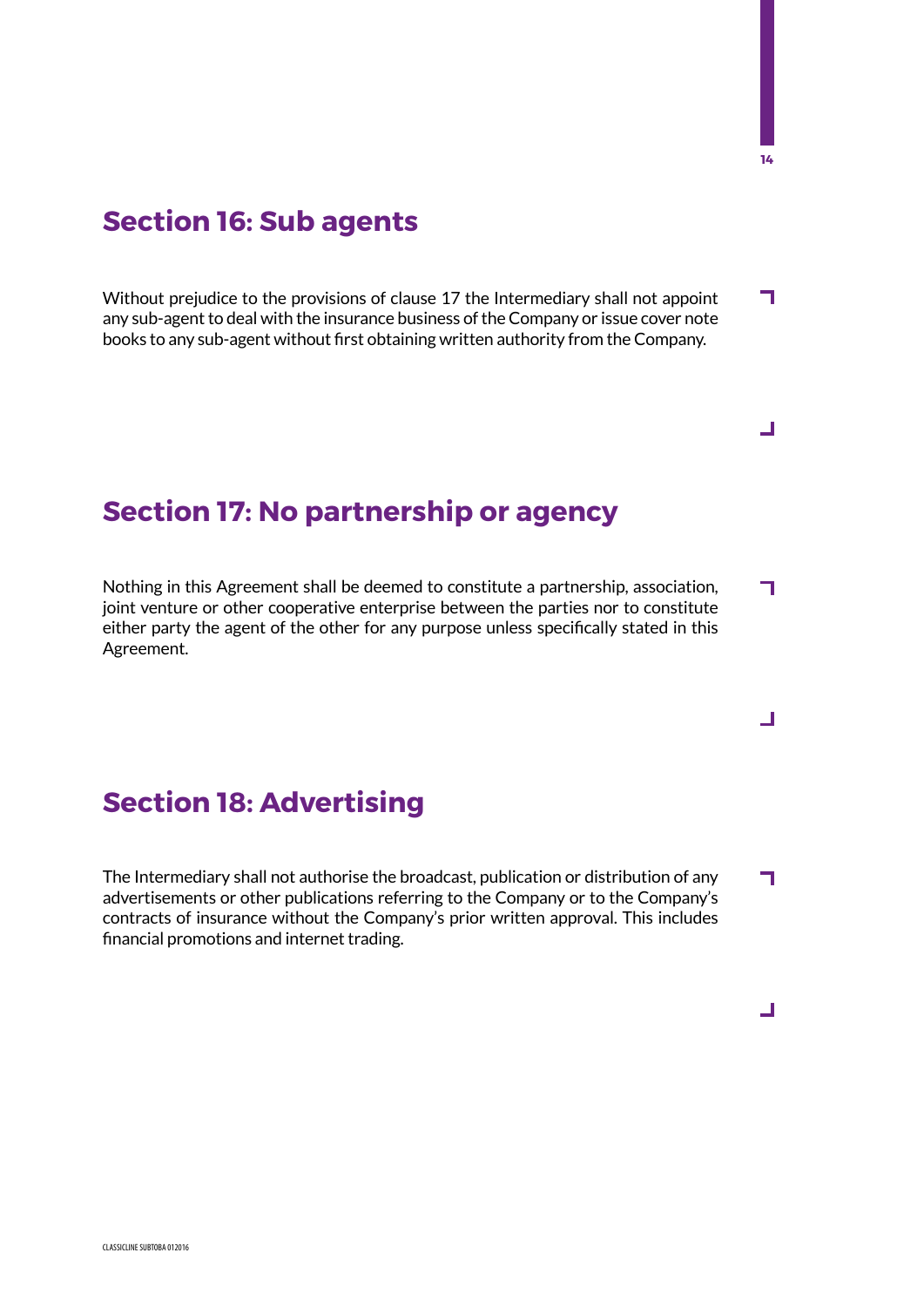## **Section 19: Confidentiality and intellectual property**

**15**

h

┛

٦

 $\overline{\phantom{0}}$ 

- Unless otherwise stated nothing in this Agreement will resultin the transfer of ownership from one party to the other of any intellectual property belonging to either party whether design, trademark, copyright or otherwise.
- For the avoidance of doubt all intellectual property rights in the brand name, terms and wordings of any policy, guidance booklets, policy schedules and any associated documentation issued by the Company shall belong to the Company.
- Save to the extent required in the performance of its obligations under this Agreement, the Intermediary hereby agrees to keep confidential, to protect and not to disclose to any third party any confidential information, technical data or trade secrets in respect of the Company (both during the term and following termination of this Agreement). The Intermediary further agrees to use its best endeavours to prevent the disclosure of any confidential information of the Company (whether by any of its past or present employees, agents, representatives or otherwise) and shall not use or disclose such information except with the prior written consent of the Company or as required by law or in accordance with the order of a court of tribunal of competent jurisdiction. This obligation shall not apply to information which is publicly available or becomes publicly available otherwise than as a result of a breach of this provision or any other confidentiality agreement relating to any of the matters referred to in this Agreement.

#### **Section 20: Company property and inspection of records**

- All documents and literature including brochures, cover note books, guides, computer software and hardware which the Company prepares and supplies to the Intermediary shall remain the property of the Company.
- The Company may on reasonable notice during normal business hours inspect, examine, verify and take copies of any records (including electronic records) and documentation of the Intermediary which relate (whether in whole or in part) to any transaction made during the course of this Agreement. The Intermediary agrees to co-operate fully with any request made by the Company to inspect the records of the Intermediary and shall give to the Company and its representatives access to all premises which are used in connection with the business for such purposes.
- The Intermediary shall keep all records relating to insurance transactions covered by this Agreement for a minimum period of 3 years following expiry of the relevant period of cover.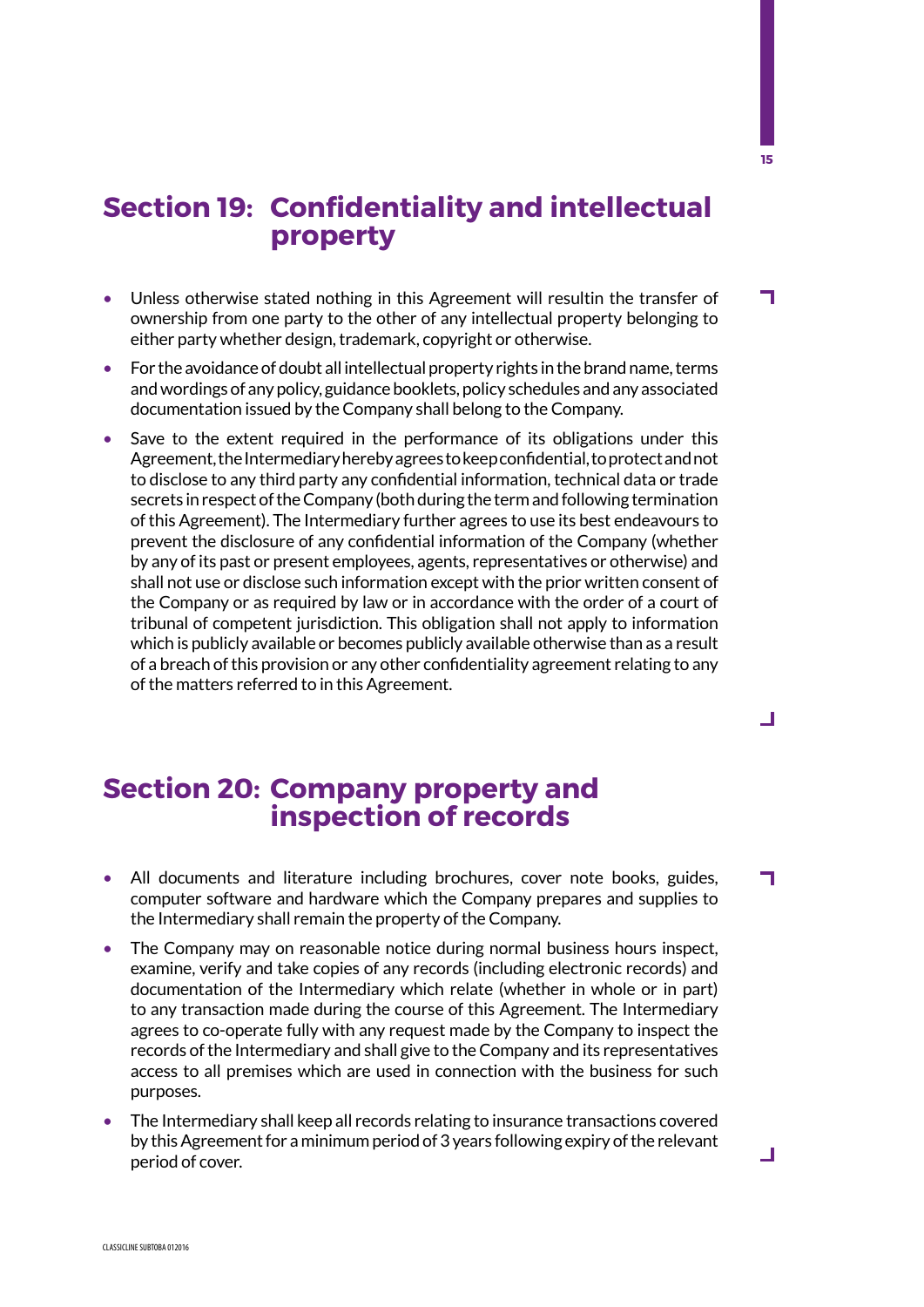### **Section 21: Enforceability**

- h • This Agreement and the Schedules contain the whole agreement between the Company and the Intermediary in relation to its subject matter, except as expressly stated in this Agreement or the Schedules. It supersedes any prior agreement between the parties, whether written or oral.
- In the event that any part of this Agreement is found to be invalid or unenforceable, the remainder shall remain in full force and effect.

#### **Section 22: Termination**

This Agreement may be terminated: -

- By either party at any time on not less than 30 days' written notice;
- By either party immediately if it has reasonable grounds to suspect fraud or dishonesty on the part of the other party;
- By either party immediately where such party has reasonable grounds to suspect that the administration of the account is operated in a manner causing or likely to cause prejudice to the policyholders;
- By either party immediately where the other party has committed an irredeemable breach of this Agreement;
- By either party immediately where a breach which is capable of remedy (other than the payment of monies when due) has not been rectified by the party in breach within 3 days of a written request from the party not in breach to do so;
- By the Company immediately upon the death, bankruptcy, insolvency or receivership of the Intermediary or the Intermediary entering into a voluntary arrangement with its creditors or the dissolution of any partnership constituting the Intermediary or upon the presentation of a petition for the winding up of a corporate Intermediary (as appropriate); or
- By the Company immediately upon any change in status of the Intermediary (whether regulatory or otherwise) including without limitation in the event that the Intermediary fails to maintain in full force authorisation by the Financial Conduct Authority for the intermediation of General Insurance business.

**16**

ᆜ

٦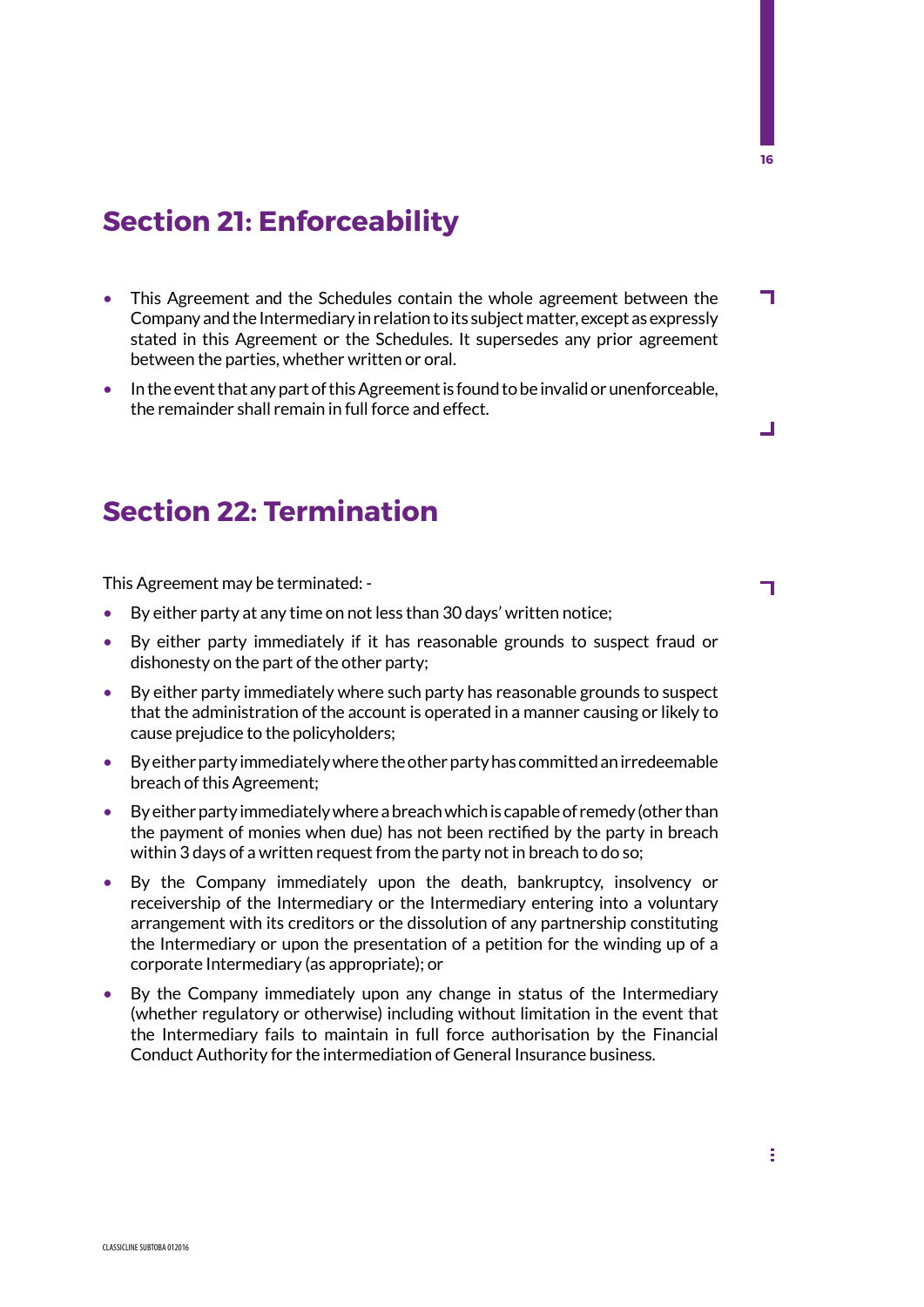#### **Section 22: Termination**

On termination of this Agreement: -

- All premiums and other monies held by the Intermediary and to which the Company is or may become entitled shall become immediately due and payable by the Intermediary (including all known premiums not included in any Statement of Account) without set off or deduction;
- Any authority given to the Intermediary by the Company to place business or offer renewal of existing business shall immediately cease. The Company shall at its option lapse all policies as they expire commencing not more than 6 weeks after the date of termination and if so the Company will supply to the Intermediary all documentation as is required to place the business elsewhere;
- No further commission will be paid by the Company save in respect of commission due and unpaid prior to the date of termination and subject to the right of the Company to set off any sums due and owing to the Company by the Intermediary on termination;
- The Intermediary will return all policy and renewal documentation (including Motor and Employer's Liability Certificates) where the relevant policy has been cancelled;
- The Intermediary will return to the Company all cover note books, other books, documents and literature (including all stationery, computer software and hardware) provided by the Company in connection with this Agreement;
- The Intermediary shall indemnify and keep indemnified the Company and losses, liabilities, costs and expenses which the Company may incur in respect of any claims made against the Company or otherwise arising under the Transfer of Undertakings (Protection of Employment) Regulations 1981 in connection with the termination of all or any part of this Agreement.

In the event this Agreement is terminated by the Company the Company shall have the right to appoint another intermediary to service the relevant insurances and deal with policyholders, or to deal directly with policyholders itself, if, in its discretion, it considers this to be in the interests of policyholders. In the event that the Company elects to appoint another intermediary to service the relevant insurances and policyholders, or where it decides to deal directly with such policyholders itself, the Intermediary shall provide (without charge) such assistance (including without limitation such information as is necessary or desirable to facilitate the transfer of dealings with policyholders) as the Company may request. For the avoidance of doubt no provision of this Agreement (including any provision relating to ownership of intellectual property rights or confidentiality) shall restrict the ability of the Company to so deal with such policyholders direct or to pass their details and other information to a third party following termination by the Company.

š

 $\overline{\phantom{0}}$ 

**17**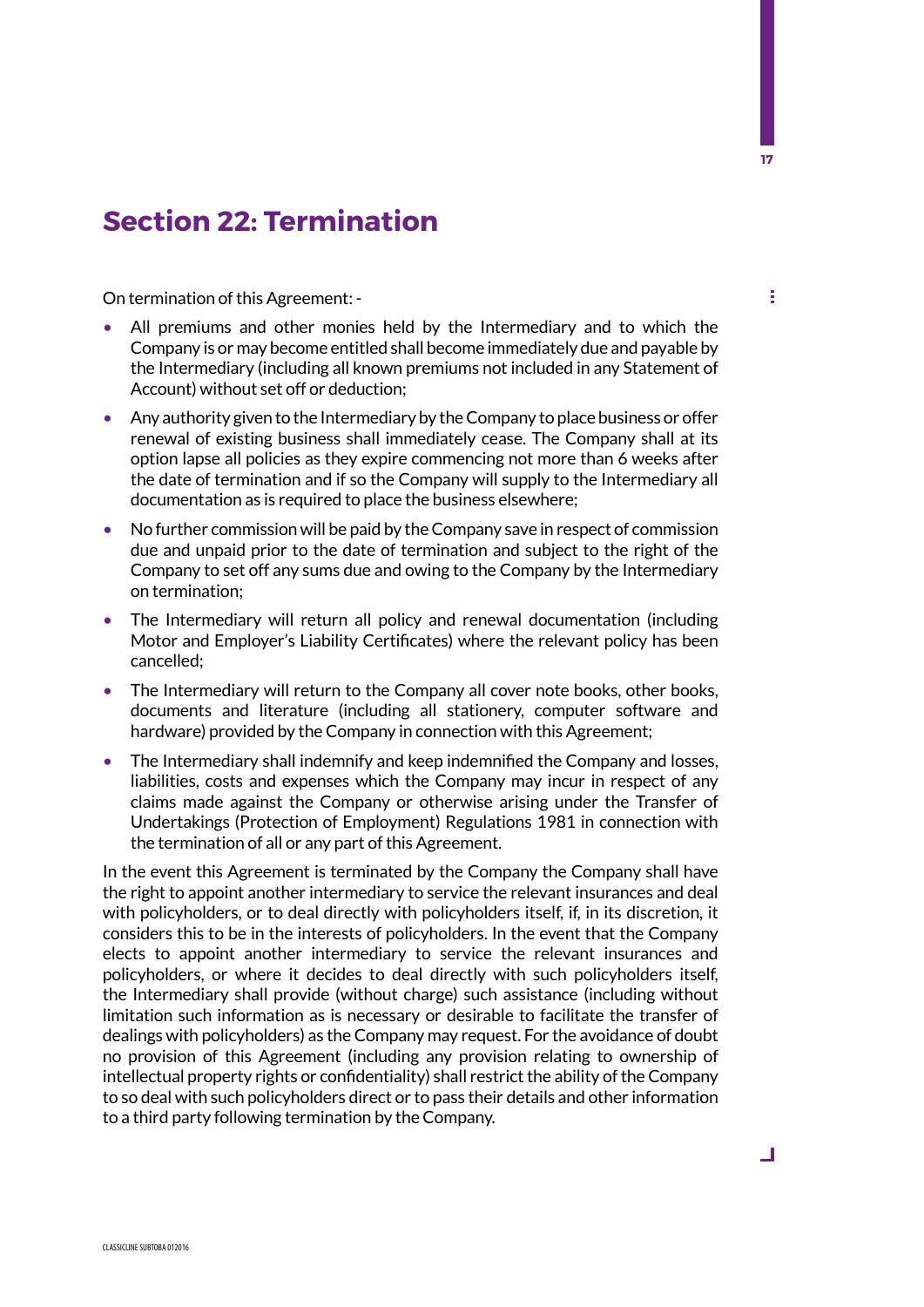## **Section 23: Anti-bribery, corrupt payments and inducements**

**18**

٦

 $\Box$ 

┑

 $\Box$ 

 $\Box$ 

ClassicLine does not accept that bribery (including the influencing of public officials) is a legitimate means of winning business and will not condone any involvement by staff or business associates in any form of bribery. It is the policy of ClassicLine to take all reasonable and proportionate measures to avoid involvement in bribery, corrupt payments and inducements in the conduct of its business and in order to satisfy its obligations in this regard, ClassicLine may ask its trading partners for additional details regarding transactions undertaken.

#### **Section 24: International sanctions**

In relation to the application of lawsm regulations, edicts, sanctions, prohibitions or restrictions (hereinafter referred to as sanctions) upon various countries, entities and persons by among others the United Kingdom, the European Union , the United States of America and the United Nations and the consequences of breaching those sanctions ClassicLine will take reasonable steps to adhere to the sanctions but will not be liable for any act, or lack of action, which would expose ClassicLine to the punitive effects of any such sanctions. In relation to claims, should a breach lead to refusal by an insurer or reinsurer to pay out for a claim under any policy ClassicLine acccepts no liabilty relative to such claim or for any associated costs claims fees or other expenses.

Please therefore ensure when approaching ClassicLine in the course of insurance mediation acivity or otherwise that there is nothign within the subject matter under discussion which could cause a breach of any such sactions and which may expose ClassicLine or it's employees to a risk of prosecution.

#### **Section 25: Changes in law and/or regulation**

In the event of a change in law or regulation (including the FCA Rules), which affect any П of the parties' obligations under this Agreement, the parties will co-operate in good faith to agree any necessaryamendment(s) or variation(s) to the Agreement.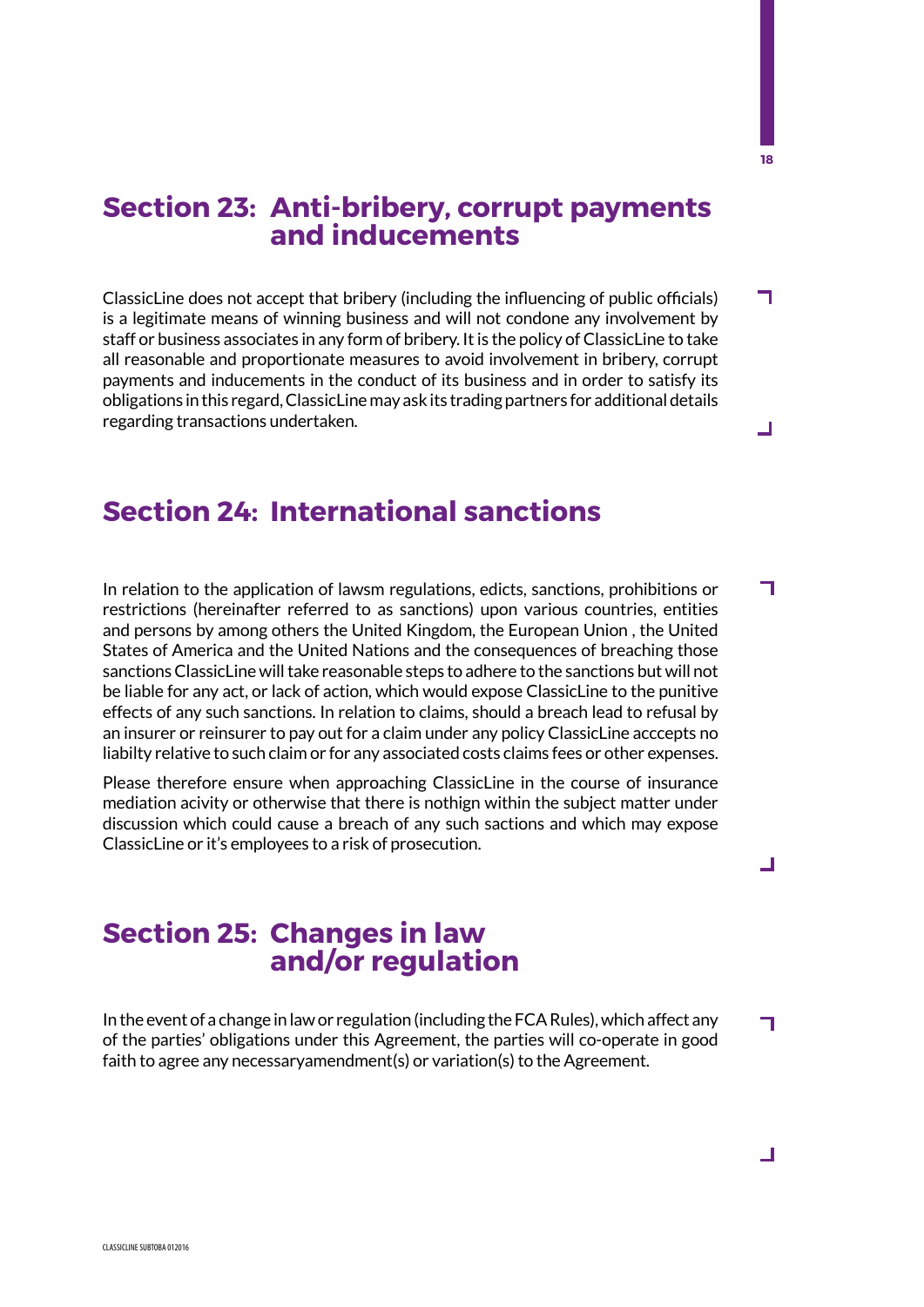### **Section 26: General**

Without prejudice to any other rights which the Company may have, the Company may suspend, withdraw or modify any authority of the Intermediary to transact business on behalf of the Company rather than terminate this Agreement if the Intermediary is or is believed by the Company to be in breach of this Agreement.

#### **Jurisdiction**

This Agreement shall be construed and governed according to English Law and any disputes arising under it shall be determined in the English Courts.

#### **Variation**

The Company reserves the right to vary the terms of this Agreement at any time by giving 30 days written notice to the Intermediary.

#### **No Waiver**

The waiver by any party of a breach or default of any provision of this Agreement by the other party shall not be construed as a waiver of any succeeding breach of the same or other provisions nor shall any delay or omission on the part of either party to exercise any right or power or privilege that it has or may have hereunder, operate as a waiver of any breach or default by the other party.

#### **Third Party Rights**

Save for any company which is in the Company's group of companies a person who is not a party to this Agreement has no right under the Contracts (Rights of Third Parties) Act 1999 to enforce any term of this Agreement but this does not affect any right or remedy of a third party which exists or is available apart from that Act.

#### **Force Majeure**

Neither party shall be liable for any delay or failure in the performance of their respective obligations under this Agreement resulting from events beyond such party's control including but not limited to war, riots, civil disorder, fire, explosion, strikes, lock-outs, industrial or labour or transportation disputes provided that this clause shall not apply in respect of any delay or failure by the Intermediary to make timely payment of any sums due to the Company.

**19**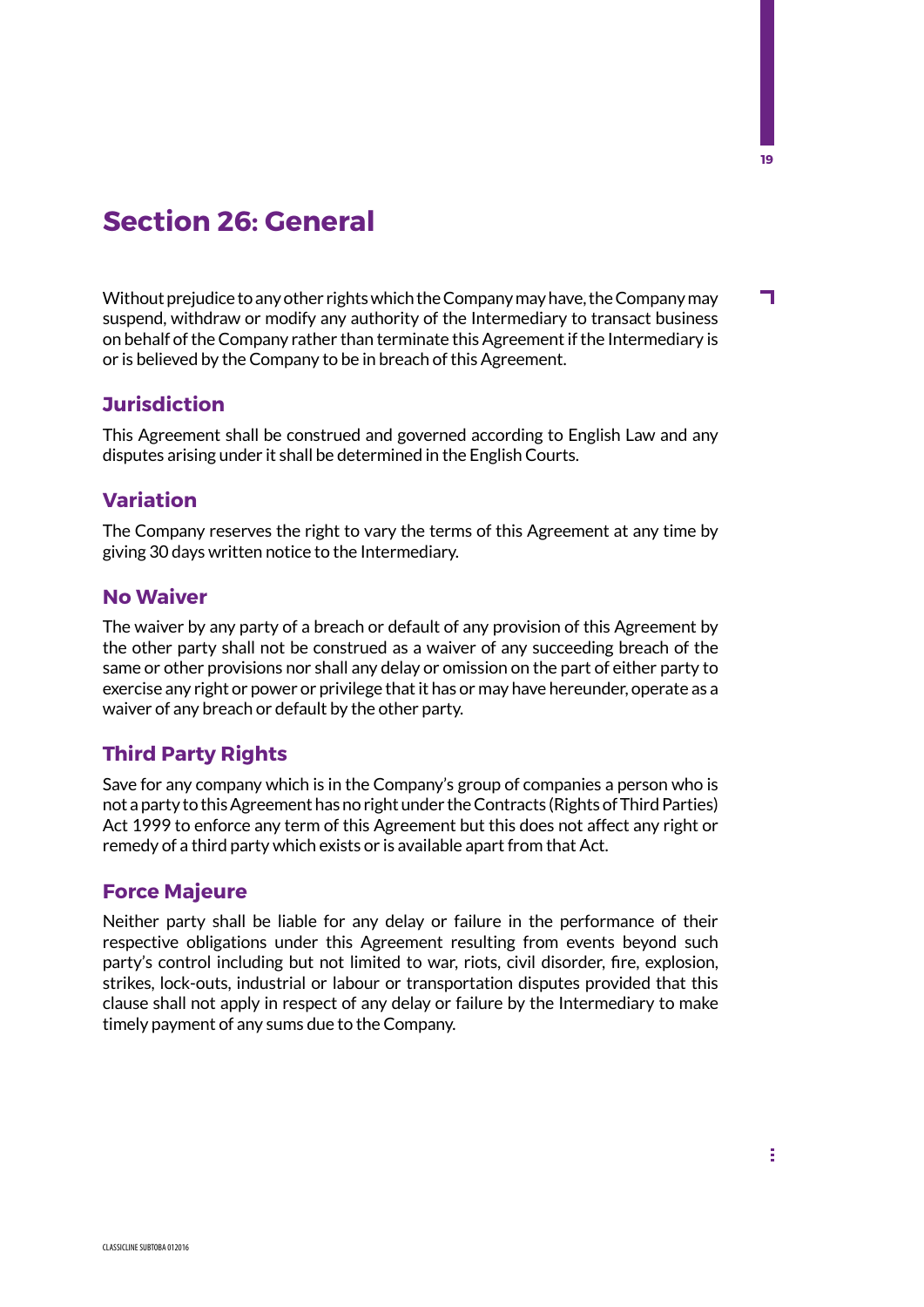#### **Section 26: General**

#### **Notice**

Any notice to be given pursuant to the terms of this agreement shall be given in writing to the party due to receive such notice at (in the case of a company) its registered office from time to time or (in the case of an individual or partnership) at the address set out in this Agreement or such other address as may be notified from time to time to the other party. Notice shall be delivered personally or sent by first class prepaid recorded delivery or registered post or by facsimile transmission and shall be deemed to be given in the case of delivery personally on delivery and in the case of posting (in the absence of evidence of earlier receipt) 48 hours after posting and in the case of facsimile transmission on completion of the transmission provided that the sender shall have received printed confirmation of transmission.

#### **Section 27: Commission**

Commission will generally be paid at 5%. This will rise depending on the volume of ٦ business, or the size of an individual premium. No commission payable for MTA's. We are happy should you place one case a year with us, or one hundred, but of course the more business placed, the more we can negotiate to make the flow as seamless as possible.

**Signed for and on behalf of ClassicLine by:**

**Ian Fray** Managing Director ClassicLine Insurance Services Limited

 $\Box$ 

 $\Box$ 

**20**